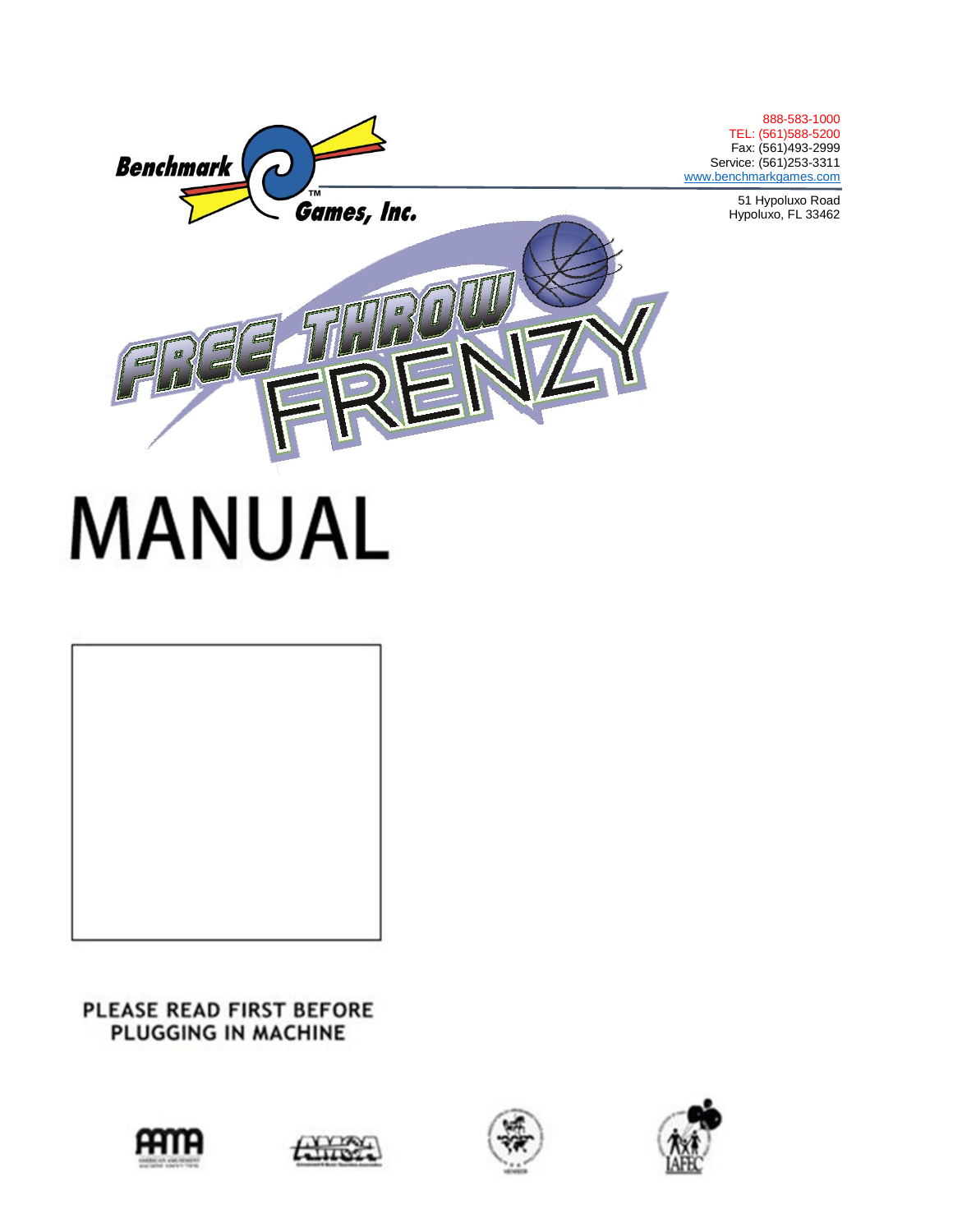# Table of Contents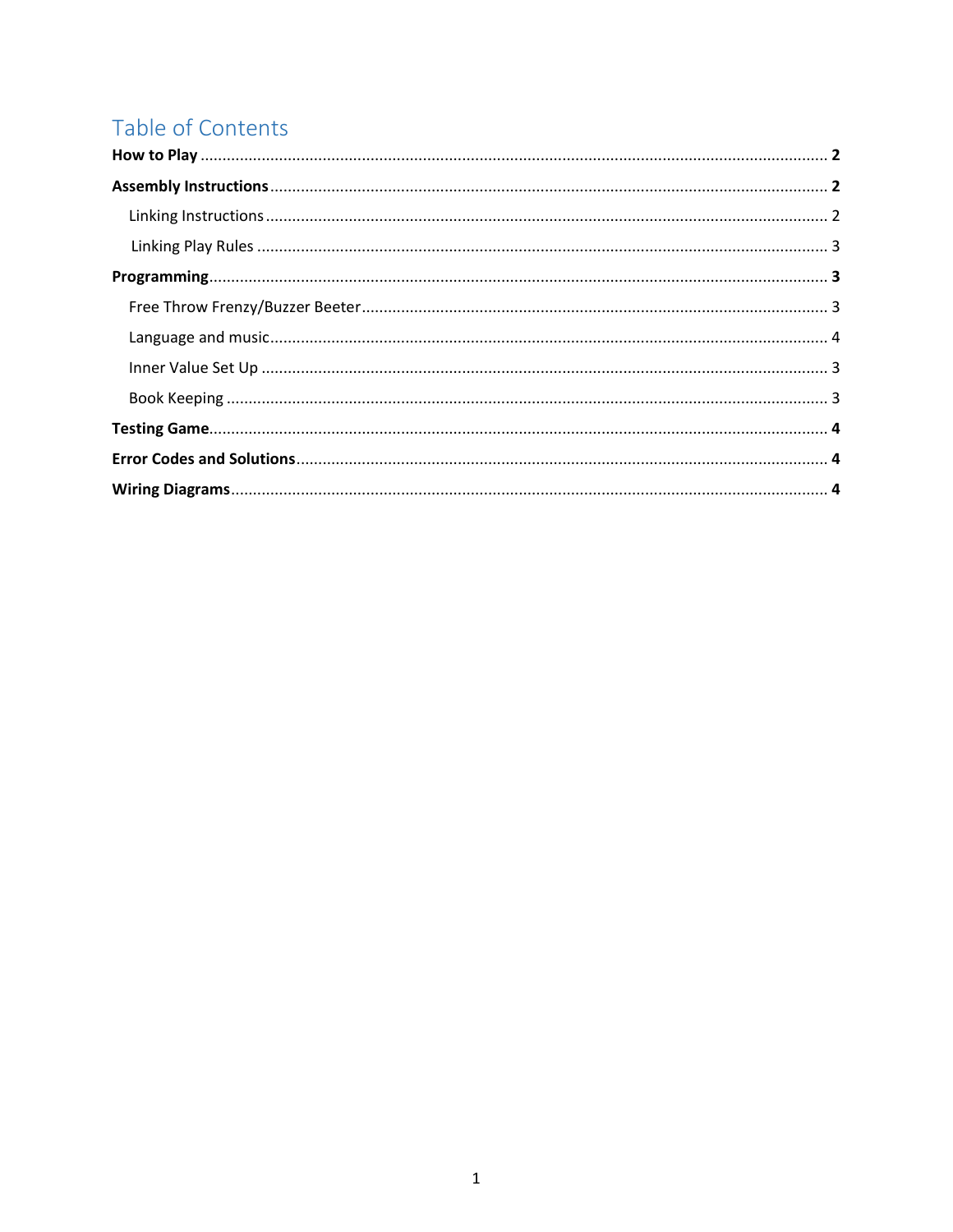### **How to Play**

- 1. Insert coins and press [START]. The game will begin to count down.
- 2. Shoot balls within the time limit. Each shot made is worth 2 Points. Shots made within the last 10-25 seconds are worth 3 points (these are default values which can be adjusted). There are a total of 2-5 rounds to be set up. Each round lasts 30-95 seconds (also adjustable). Points won within each round must reach the (set up) minimum points required in order to pass to the next round. The Hoop will move slowly in the beginning starting from the  $2^{nd}$  round and on. Basket speed will speed up to increase the difficulty.
- 3. Displays explained:
	- a. **Score required to pass the round**: Shown on the left. Before game starts it is red and flashing. It shows the required target score to pass to the next round.
	- b. **Top score**: Shown on the left. It is in green and shows the highest score recorded in the single unit.
	- c. **Game Time**: Shown on the center.
	- d. **Current score**: Shown on the right. It shows the accumulated points won by making balls drop into the hoop. Green means it is below the target score; Red means it is over the target score and are qualified for the next round.
- 4. Prize payouts, getting points over the target score of the last round will be awarded with prize or tickets.
- 5. See page 4 for linking play rules.

## **Assembly Instructions**

- 1. (TBA) Get with Anthony on this.
- 2. Programming set up see page –

#### **Linking Instructions**

- 1. Link up to 8 units. Every unit must have its own serial number (DIP SW1 pins 6-8 setup). No serial number can be repeated nor can the master board be absent. If the master board is out, it can be replaced by a sub board, converted to a master board.
- 2. Linking system setup is transmitted by the master unit to the sub-boards. Therefore, all setups of the sub-units are usable, except the DIP SW1 pin 6-8 (serial number set up) and DIP SW1 pin 5 (linking selection). All sub-units must be powered off and back on if any setup changes have been made to the master unit.
- 3. After sub-units' serial numbers have been set, power them on first (DO NOT power on the master unit yet). The serial number will be shown on each of the units only when the master unit is off. Check if any serial number is repeated.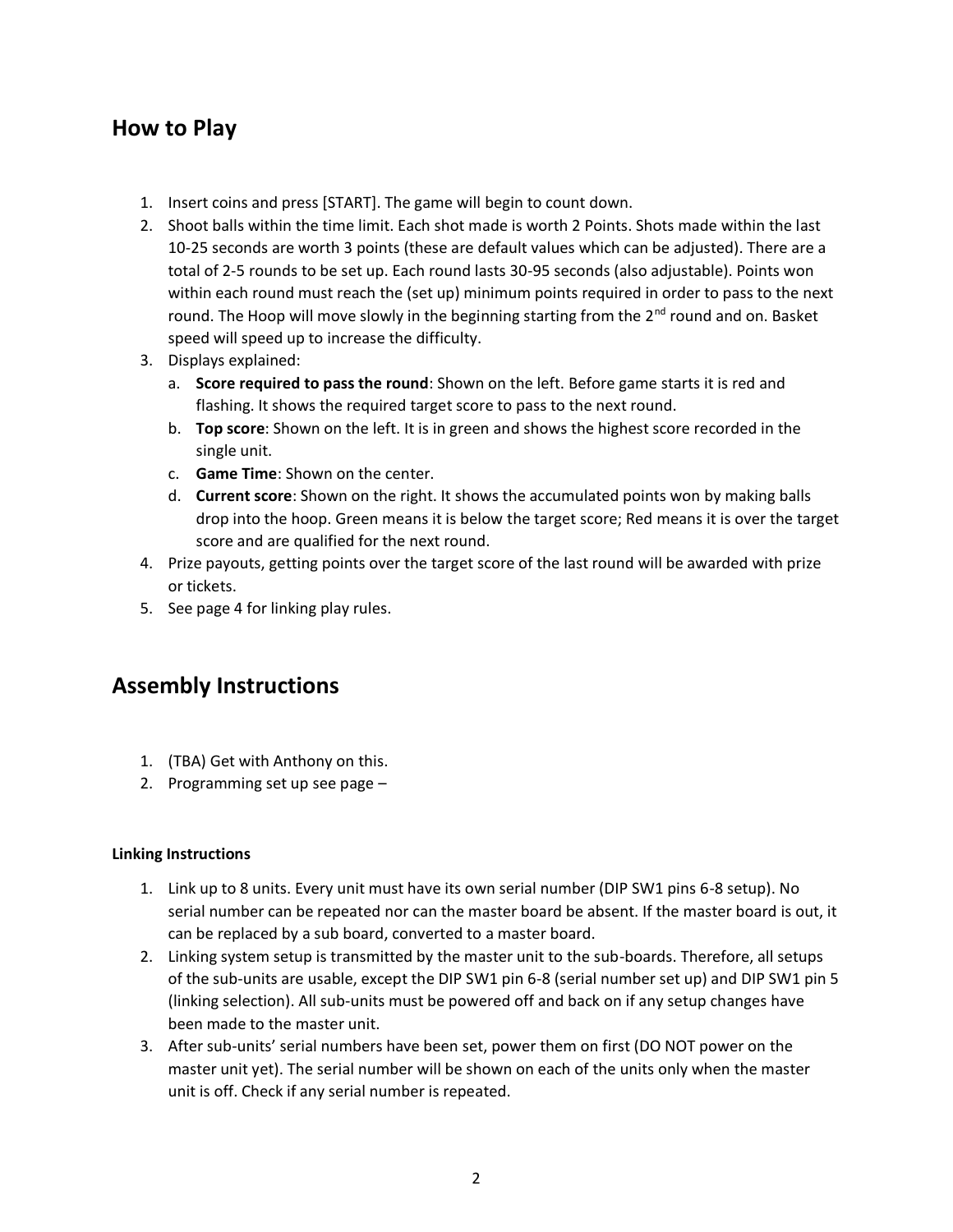- 4. The DIP SW1 pin 5 must be set to "ON" to be able to play linked games; otherwise only single play will be allowed.
- 5. Linking plays are allowed with 2-8 units. There is one master unit and the rest are all sub-units. There must be at least one master and one sub-unit. Either the serial numbers of the master unit or sub-units must not be repeated (DIP SW1 pin 6-8). It is not necessary to set the serial numbers in order, but the master unit must be set.

#### **Linking Play Rules**

- 1. The objective is to compare the score of each unit against the others in a competition. If the score of a unit is zero, it will not be counted into the competition.
- 2. The competition is to compare the scores of all the units. If any of the units have finished the game first and has restated the game without waiting until the competition is over, it will not be counted into the competition. Upon the end of the competition if only one unit remains, it will not be counted either.
- 3. The top 3 scores will be displayed. Other scored will not be displayed.
- 4. During a linked game, units that are not joined in the current competition have no possibility of starting another linked competition. They must wait until the first competition is finished (a link indicator light will be on). Only one group can compete at any given time.
- 5. When [LINKED PLAY] button is pushed, 6 seconds will the counted down to wait on other units to join the competition. Every time a unit joins the competition time is reset to 6 and counted down again. If only one unit pushed the [LINKED PLAY] button and no one has joined the competition, this unit will start play as [SINGLE PLAY]. In this case, the link indicator light will still be on to invite players to a [LINKED PLAY]

## **Programming**

#### **Free Throw Frenzy (WMH-638), Buzzer Beater (WMH-637)**

- Time for counter's pulse 1/96mS = 10.4cps
- Demo Music: always available.
- Free Play: SW4 pin #4 to "ON" and press [START] to play.
- Game time, target score of each stage, time of 3 point are set by internal settings, and every stage can be set with a different setting.
- Dual color of display boards (two color display/High light brightness LED) can be adjusted. Single and double sensor can be adjusted as well.
- Supports outputs of rope lights and speaker lights.
- If top score is over 1000, it will show the score 1--- and under 999 alternately.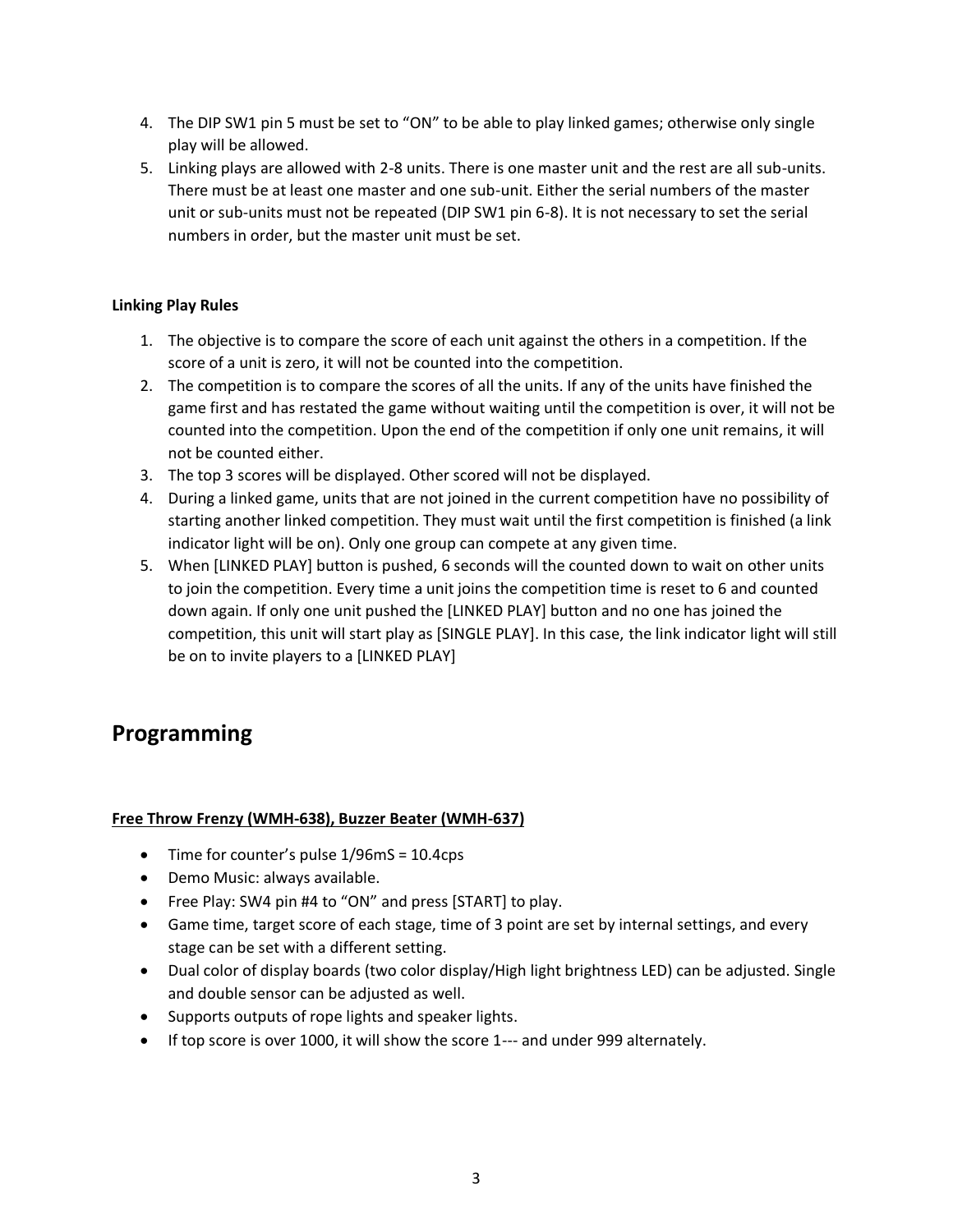#### **The edition of language and Music**

- Chinese + English: U16 (V1\_CE2.BIN) + U18 (V2.BIN)
- Chinese + Taiwanese: U16 (V1\_CT.BIN) + U18 (V2.BIN)
- 2 Chinese: U16 (V1\_CC.BIN) + U18 (V2.BIN)

**Note: The program W638U301 is only linkable with version W638 (Free Throw Frenzy). The program W637U301 is only linkable with version W637 (Buzzer Beater).**

| SW <sub>No</sub> | <b>Setting Subject</b> | <b>Function</b> |                         |     |                 |                 |                 |                | DIP SW1 |    |
|------------------|------------------------|-----------------|-------------------------|-----|-----------------|-----------------|-----------------|----------------|---------|----|
|                  |                        | $\mathbf{1}$    | $\overline{2}$          |     |                 | <b>Function</b> |                 |                |         |    |
|                  | Coin 1                 | On              | On                      |     | 4 Coins: 1 Play |                 |                 |                |         | ΟN |
| $SW1-1, 2$       | Coin vs. Credit        | On              | Off                     |     | 3 Coins: 1 Play |                 |                 |                |         |    |
|                  |                        | Off             | On                      |     | 2 Coins: 1 Play |                 |                 |                |         |    |
|                  |                        | Off             | Off                     |     | 1 Coin: 1 Play  |                 |                 |                |         |    |
|                  |                        | 3               | $\overline{\mathbf{4}}$ |     |                 | <b>Function</b> |                 |                |         |    |
|                  | Coin 2                 | On              | On                      |     | 4 Coins: 1 Play |                 |                 |                |         | О٨ |
| SW1-3, 4         | Coin vs Credit         | On              | Off                     |     | 3 Coins: 1 Play |                 |                 |                |         |    |
|                  |                        | Off             | On                      |     | 2 Coins: 1 Play |                 |                 |                |         |    |
|                  |                        | Off             | Off                     |     |                 | 1 Coin: 1 Play  |                 |                |         |    |
|                  |                        | 5               |                         |     | <b>Function</b> |                 |                 | ΟN             |         |    |
| SW1-5            | Link Play              | On              |                         |     | Yes             |                 |                 |                |         |    |
|                  |                        | Off             |                         |     | No              |                 |                 |                |         |    |
|                  |                        | 6               | $\overline{\mathbf{z}}$ | 8   |                 |                 | <b>Function</b> |                |         |    |
|                  |                        | On              | On                      | On  |                 | No. 8: Master   |                 |                |         |    |
|                  |                        | On              | On                      | Off |                 | No. 7           |                 |                |         |    |
| SW1-6, 7,        | Serial Number          | On              | Off                     | On  |                 |                 | No. 6           |                |         | ΟN |
| 8                | of                     | On              | Off                     | Off |                 |                 | No. 5           |                |         |    |
|                  | Sub-units              | Off             | On                      | On  |                 |                 | No. 4           |                |         |    |
|                  |                        | Off             | On                      | Off |                 |                 | No. 3           |                |         |    |
|                  |                        | Off             | Off                     | On  |                 | <b>No. 2</b>    |                 |                |         |    |
|                  |                        | Off             | Off                     | Off |                 |                 | No. 1           |                |         |    |
| DIP SW1          |                        | 1               | $\overline{2}$          | 3   | 4               | 5               | 6               | $\overline{7}$ | 8       | OΝ |
|                  | Default Value          | x               | x                       | x   | X               | x               | x               | X              | x       |    |

#### **Adjustment Instructions**

- 1. If coin 1 and coin 2 are adjusted to the same mode, both coin acceptors will be accumulating the total value of inserted coins. For example, both coin acceptors are adjusted to two tokens for one play, then insert one token into coin 1 and insert one token into coin 2, machine will accumulate the two tokens to allow one play. If both acceptors are adjusted to a different mode, then both of them will calculate separately.
- 2. Linked play DIP SW1 pin 5 "ON", otherwise only for single play.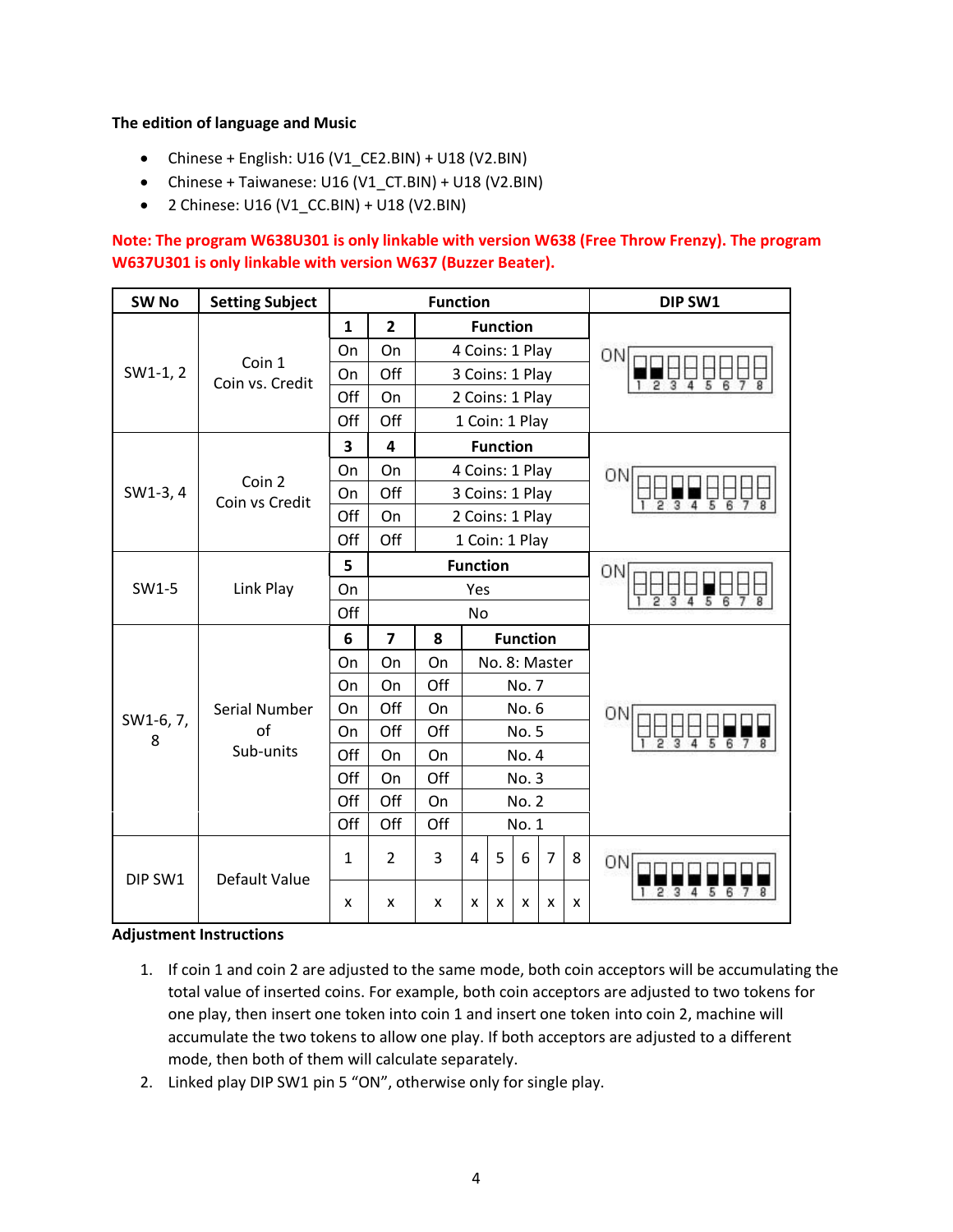- 3. Linked play must be controlled by the master machine, so the secondary machines must set up DIP SW1 pin 6-8 and DIP SW1 pin 5 "on [YES]", the other DIP SW's remain off. **(Note: If you have reset the master machine then you must restart all secondary machines to obtain new message from the master)**
- 4. Link play up to 8 machines, each machine must be set up with individual sub-unit serial number (DIP SW1 pin 6-8) and all the numbers must not repeat. A master is required. All the machines can work as a master to avoid machine fault.

| SW <sub>No</sub> | <b>Setting Subject</b> | <b>Function</b>      |                |     |                |                 |    |                | DIP SW1 |                                     |
|------------------|------------------------|----------------------|----------------|-----|----------------|-----------------|----|----------------|---------|-------------------------------------|
|                  |                        | $\mathbf{1}$         | $\overline{2}$ |     |                | <b>Function</b> |    |                |         |                                     |
|                  | Number of              | On<br>On<br>5 Stages |                |     |                |                 |    | ON             |         |                                     |
| $Sw2-1, 2$       | <b>Stages</b>          | On                   | Off            |     |                | 4 Stages        |    |                |         | 2                                   |
|                  |                        | Off                  | On             |     |                | 3 Stages        |    |                |         |                                     |
|                  |                        | Off                  | Off            |     |                | 2 Stages        |    |                |         |                                     |
|                  |                        |                      | 4              |     |                | <b>Function</b> |    |                |         | ON                                  |
| SW2-3, 4         | Reserved               | Off                  | Off            |     |                | No              |    |                |         |                                     |
|                  |                        | 5                    |                |     |                | <b>Function</b> | ON |                |         |                                     |
| SW2-5            | Language               | On                   |                |     |                | Language 2      | Ŕ  |                |         |                                     |
|                  |                        | Off                  |                |     |                | Language 1      |    |                |         |                                     |
| SW2-6, 7, 8      |                        | 6                    | $\overline{7}$ | 8   |                | <b>Function</b> |    |                |         | ON                                  |
|                  | Reserved               | Off                  | Off            | Off | Off            |                 |    |                |         | 2<br>5<br>з<br>Δ<br>$\sqrt{6}$<br>7 |
| DIP SW2          |                        | $\mathbf{1}$         | $\overline{2}$ | 3   | $\overline{4}$ | 5               | 6  | $\overline{7}$ | 8       | ON                                  |
|                  | Default Value          | X                    | o              | X   | x              | x               | X  | X              | X       | 5<br>6                              |

5. Link play must be at least 2 machines and can link up to 8 machines.

**Adjustment Instructions Continued**

- 1. Option of language, it has to combine with U16 language ROM. The Language options as below.
	- a. Chinese + English: U16 (V1\_CE2.BIN) + U18 (V2.BIN)
	- b. Chinese + Taiwanese: U16 (V1\_CT.BIN) + U18 (V2.BIN)
	- c. 2 Chinese: U16 (V1\_CC.BIN) + U18 (V2.BIN)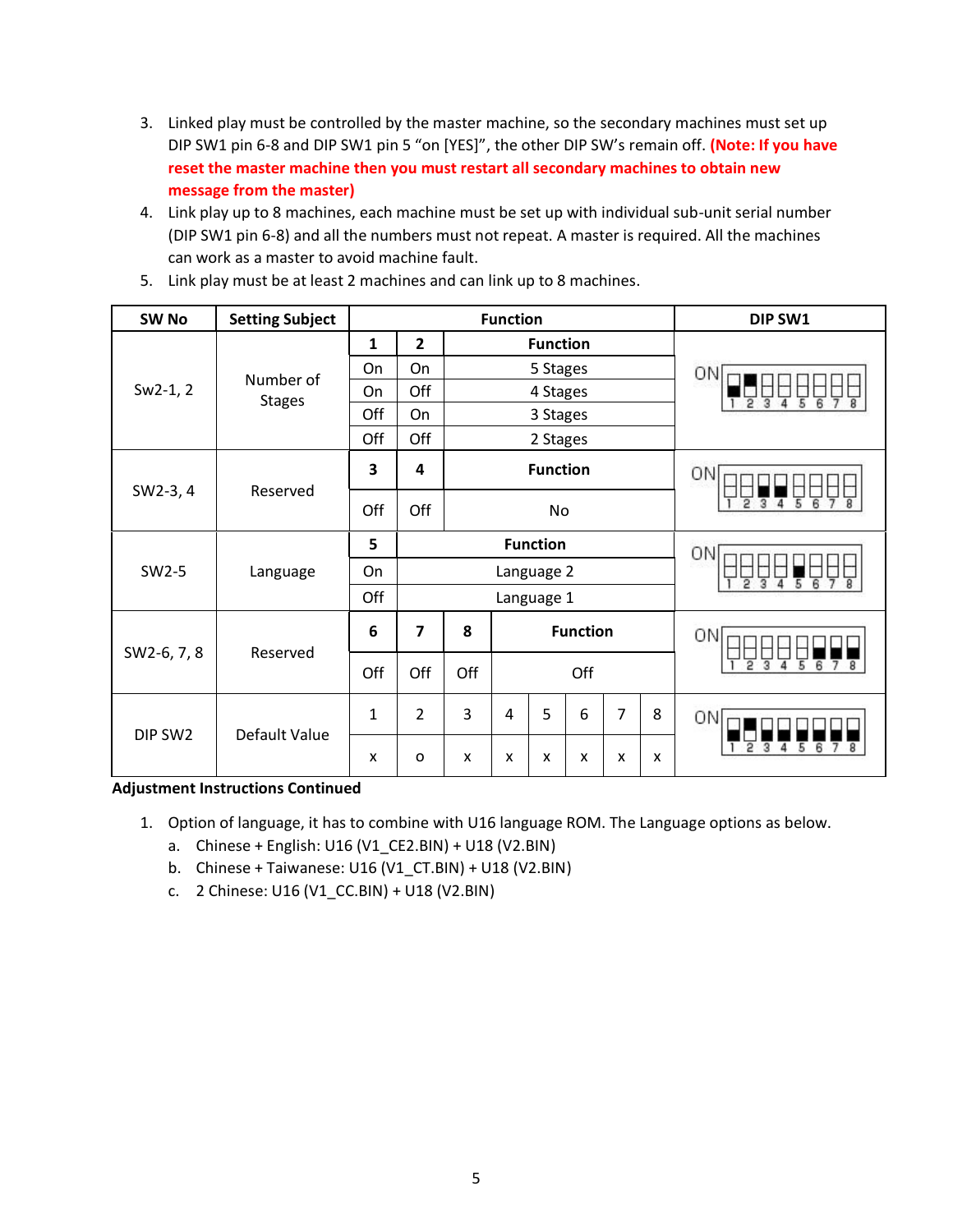| SW <sub>No</sub> | <b>Setting Subject</b> | <b>Function</b> |                |                         |                           |                  |                 |                | DIP SW1 |                       |
|------------------|------------------------|-----------------|----------------|-------------------------|---------------------------|------------------|-----------------|----------------|---------|-----------------------|
|                  |                        | $\mathbf{1}$    | $\overline{2}$ | $\overline{\mathbf{3}}$ |                           |                  | <b>Function</b> |                |         | ΟN                    |
| SW3-1, 2, 3      | Reserved               | Off             | Off            | Off                     |                           |                  | None            |                |         | 3<br>2<br>Δ<br>5<br>6 |
|                  |                        | 4               | 5              |                         | <b>Function</b>           |                  |                 |                |         |                       |
|                  | Set ticket             | <b>On</b>       | On             |                         |                           | 10               |                 |                |         | ΟN                    |
| SW3-4, 5         | payout per             | On              | Off            |                         |                           | $\overline{2}$   |                 |                |         | 2                     |
|                  | game                   | Off             | On             |                         |                           | $\mathbf{1}$     |                 |                |         | 6<br>з<br>5           |
|                  |                        | Off             | Off            |                         |                           | $\boldsymbol{0}$ |                 |                |         |                       |
|                  | Set ticket             | 6               | $\overline{7}$ | 8                       |                           |                  | <b>Function</b> |                |         |                       |
|                  |                        | On              | On             | On                      |                           |                  | 100             |                |         |                       |
|                  |                        | On              | On             | Off                     |                           |                  | 50              |                |         |                       |
|                  |                        | On              | Off            | On                      |                           |                  | 30              |                |         | ON                    |
| SW3-6, 7, 8      | payout per             | On              | Off            | Off                     |                           |                  | 20              |                |         |                       |
|                  | winning score          | Off             | On             | On                      |                           |                  | 10              |                |         |                       |
|                  |                        | Off             | On             | Off                     |                           |                  | 5               |                |         |                       |
|                  |                        | Off             | Off            | On                      |                           |                  | $\overline{2}$  |                |         |                       |
|                  |                        | Off             | Off            | Off                     |                           |                  | $\mathbf 0$     |                |         |                       |
|                  |                        | 1               | $\overline{2}$ | 3                       | $\overline{4}$            | 5                | 6               | $\overline{7}$ | 8       | ON                    |
| DIP SW3          | <b>Default Values</b>  | X               | X              | X                       | $\boldsymbol{\mathsf{x}}$ | X                | X               | X              | X       |                       |

#### **Adjustment Instructions Continued**

1. Ticket payout according to score: X number of points give one ticket. For example setup 100 points to give one ticket. If players score is 436, Only 4 tickets will be dispensed. The rest of the points will not be counted because they did not reach the minimum value needed to dispense a ticket.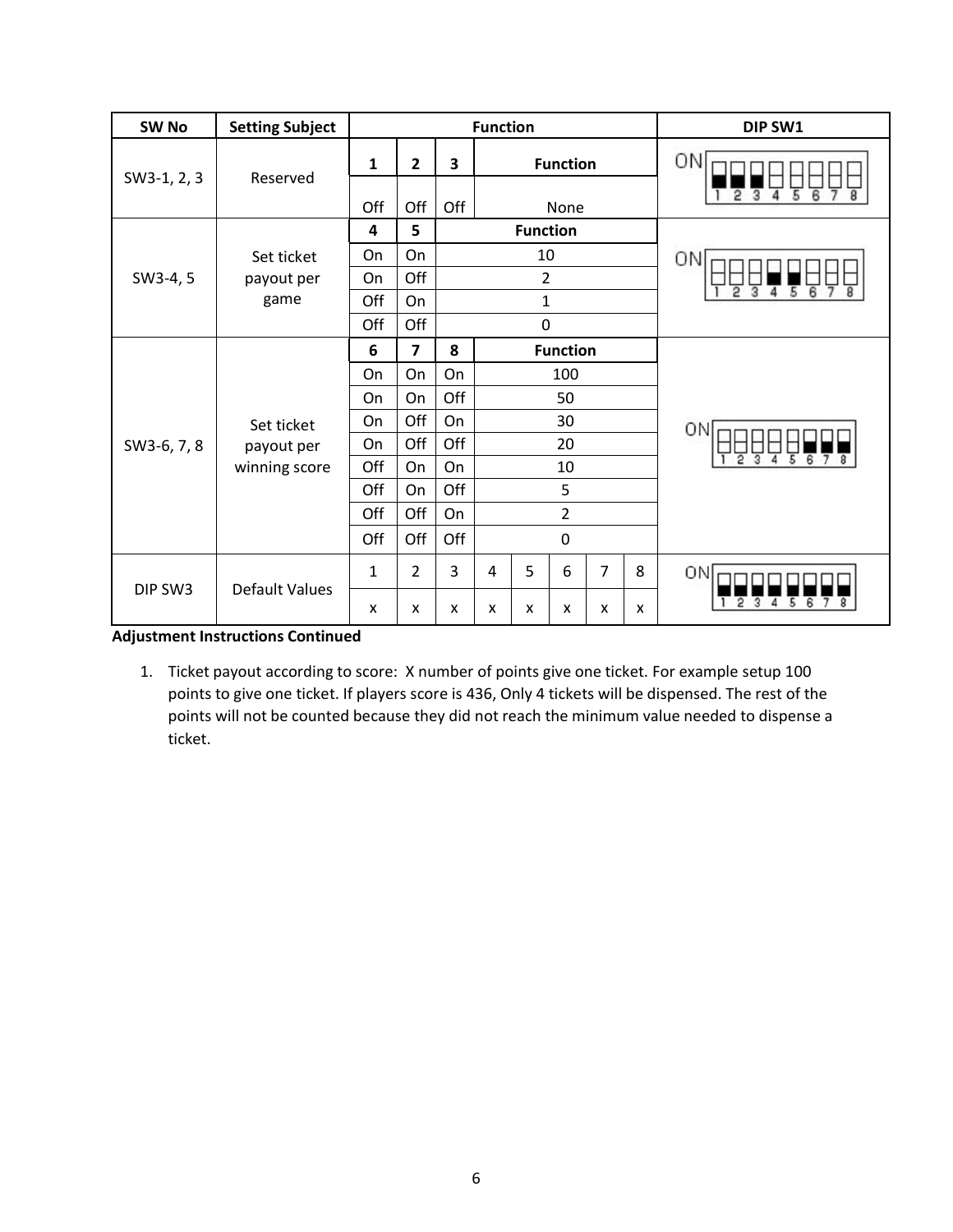| <b>SW No</b>                   | <b>Setting Subject</b>                        |                      |                                             |                    | <b>FUNCTION</b> |    |   |                |             | <b>DIP SW4</b> |
|--------------------------------|-----------------------------------------------|----------------------|---------------------------------------------|--------------------|-----------------|----|---|----------------|-------------|----------------|
|                                |                                               | 1                    |                                             | <b>FUNCTION</b>    |                 |    |   |                |             | ΟN             |
| <b>SW4-1</b>                   | Free Game                                     | ON                   |                                             | Yes                |                 |    |   |                |             |                |
|                                |                                               | <b>OFF</b>           |                                             | <b>No</b>          |                 |    |   |                |             |                |
|                                | Keep the tickets                              | $\overline{2}$       |                                             | <b>FUNCTION</b>    |                 |    |   |                |             |                |
| <b>SW4-2</b>                   | which are not<br>dispensed out yet            | ON                   |                                             | Yes                |                 |    |   |                |             | ON             |
|                                | after powering<br>off.                        | <b>OFF</b>           |                                             | <b>No</b>          |                 |    |   |                |             |                |
|                                |                                               | 3                    |                                             | <b>FUNCTION</b>    |                 |    |   |                |             | ΟN             |
| <b>SW4-3</b>                   | <b>Keep CREDIT</b>                            | ON                   |                                             | Yes                |                 |    |   |                |             |                |
|                                |                                               | <b>OFF</b>           |                                             | <b>No</b>          |                 |    |   |                |             |                |
|                                |                                               |                      |                                             | <b>FUNCTION</b>    |                 |    |   |                |             | ΟN             |
| <b>SW4-4</b>                   | <b>DEMO Music</b>                             | ON                   |                                             | <b>No</b>          |                 |    |   |                |             | 5              |
|                                |                                               | <b>OFF</b>           |                                             | Yes                |                 |    |   |                |             |                |
|                                | 5 sec. break<br><b>SW4-5</b><br>between steps |                      | <b>FUNCTION</b><br>5                        |                    |                 |    |   |                | ΟN          |                |
|                                |                                               |                      | ON<br><b>No</b>                             |                    |                 |    |   |                |             |                |
|                                |                                               |                      | <b>OFF</b><br>Yes                           |                    |                 |    |   |                |             |                |
| <b>SW4-6</b>                   | Reserved                                      | <b>FUNCTION</b><br>6 |                                             |                    |                 |    |   | ON             |             |                |
|                                |                                               | <b>OFF</b>           | <b>No</b>                                   |                    |                 |    |   |                | 3<br>5<br>6 |                |
|                                |                                               | $\overline{7}$       | <b>FUNCTION</b>                             |                    |                 |    |   |                |             |                |
| <b>SW4-7</b>                   | Optic sensor of                               | ON                   |                                             | Double sensor      |                 |    |   |                |             | 0N<br>FUUU UU  |
|                                | basket                                        |                      | Single Sensor (J12<br><b>OFF</b><br>sensor) |                    |                 |    |   |                |             |                |
| <b>SW4-8</b><br><b>Display</b> |                                               | 8                    |                                             | <b>FUNCTION</b>    |                 |    |   |                |             |                |
|                                |                                               |                      | <b>High Brightness LED</b><br>ON            |                    |                 |    |   |                | ΟN          |                |
|                                |                                               |                      | <b>OFF</b>                                  | Dual color DISPLAY |                 |    |   |                |             |                |
| DIP SW4                        | Default Value                                 | 1                    | $\overline{2}$                              | 3                  | 4               | 5  | 6 | $\overline{7}$ | 8           | ON             |
|                                |                                               | X.                   | X.                                          | X                  | X               | X. | X | X              | X.          |                |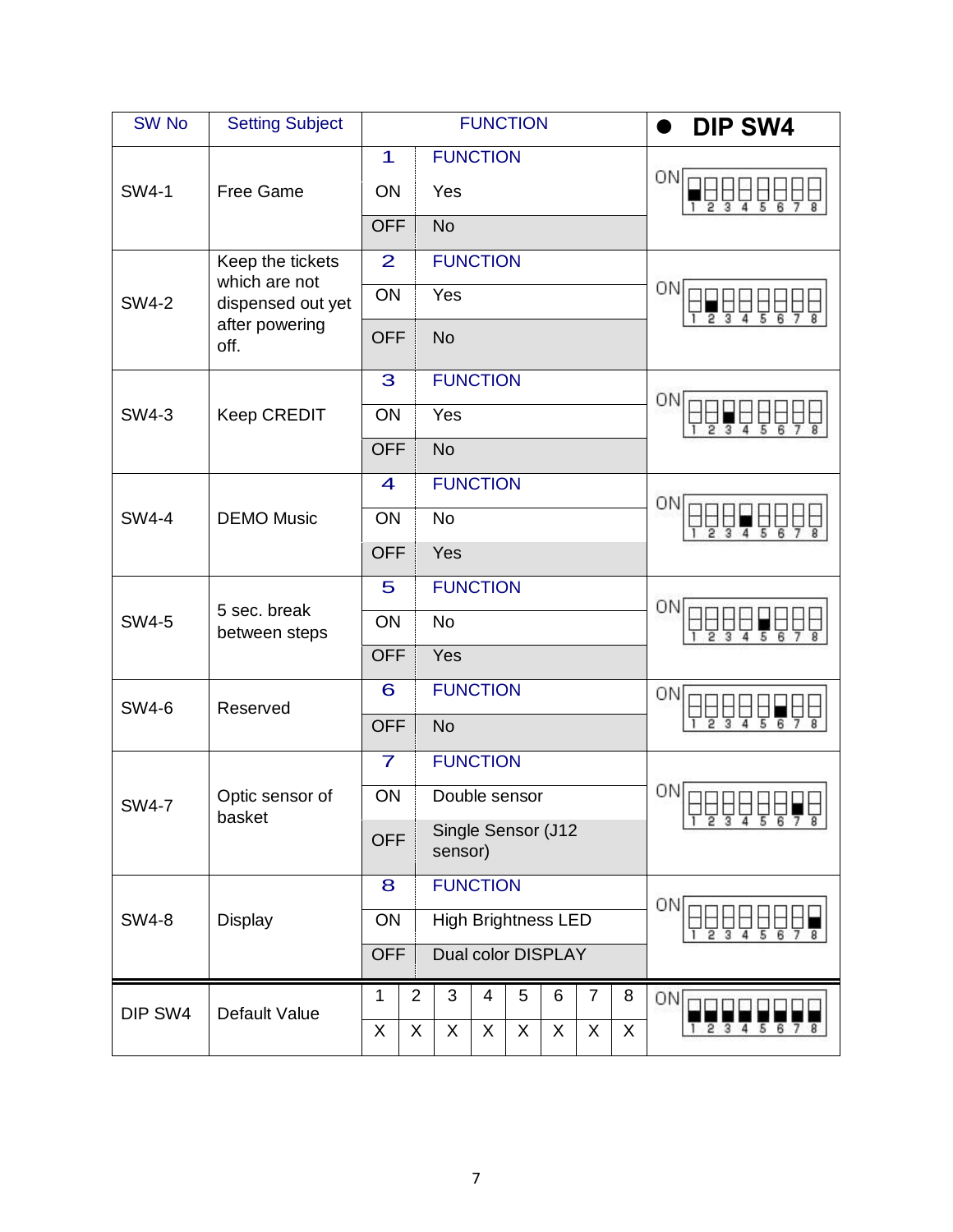#### **Adjustment Instructions continued**

- 1. Free play setting: [YES]. Does not need to insert coins. Press [START] to start the game. Tickets will not pay out during free play mode.
- 2. Display:
	- Standard model made for indoor use only.
	- High brightness LED model has option to use machine outdoors, but user/operator should install a W071024 PCB.

#### **Inner Value Setup Instructions**

- 1. Push [TEST] button to enter "Test mode", then push and hold [ACC] button for two seconds to enter the inner value setup mode.
- 2. STUFF
- 3. Restart the machine after adjusting.

| <b>ITEM</b>     | <b>Detail</b>                                        | <b>Adjusting</b>            | <b>Default</b> |  |
|-----------------|------------------------------------------------------|-----------------------------|----------------|--|
| PO1             | TARGET SCORE 1st stage                               | 30,40,50,60 points          | 50 points      |  |
| PO <sub>2</sub> | TARGET SCORE 2 <sup>nd</sup> stage                   | 150~200 points              | 150 points     |  |
|                 |                                                      | Every 10 points for a range |                |  |
| PO3             | TARGET SCORE 3rd stage                               | 250~300 points              | 250 points     |  |
|                 |                                                      | Every 10 points for a range |                |  |
| P <sub>04</sub> | TARGET SCORE 4 <sup>th</sup> stage                   | 350~400 points              |                |  |
|                 |                                                      | Every 10 points for a range | 350 points     |  |
| <b>PO5</b>      | TARGET SCORE 5 <sup>th</sup> stage                   | 450~500 points              | 450 points     |  |
|                 |                                                      | Every 10 points for a range |                |  |
| <b>PO6</b>      | Game Time for 3 Point<br>Score 1 <sup>st</sup> stage | $O^{\sim}30$ sec.           | <b>10 sec.</b> |  |
| <b>P07</b>      | Game Time for 3 Point<br>Score 2 <sup>nd</sup> stage | $O^{\sim}30$ sec.           | <b>10 sec.</b> |  |
| PO8             | Game Time for 3 Point<br>Score 3rd stage             | $0^{\sim}30$ sec.           | <b>10 sec.</b> |  |
| <b>PO9</b>      | Game Time for 3 Point<br>Score 4 <sup>th</sup> stage | $O^{\sim}30$ sec.           | <b>10 sec.</b> |  |
| P <sub>10</sub> | Game Time for 3 Point<br>Score 5 <sup>th</sup> stage | $O^{\sim}30$ sec.           | <b>10 sec.</b> |  |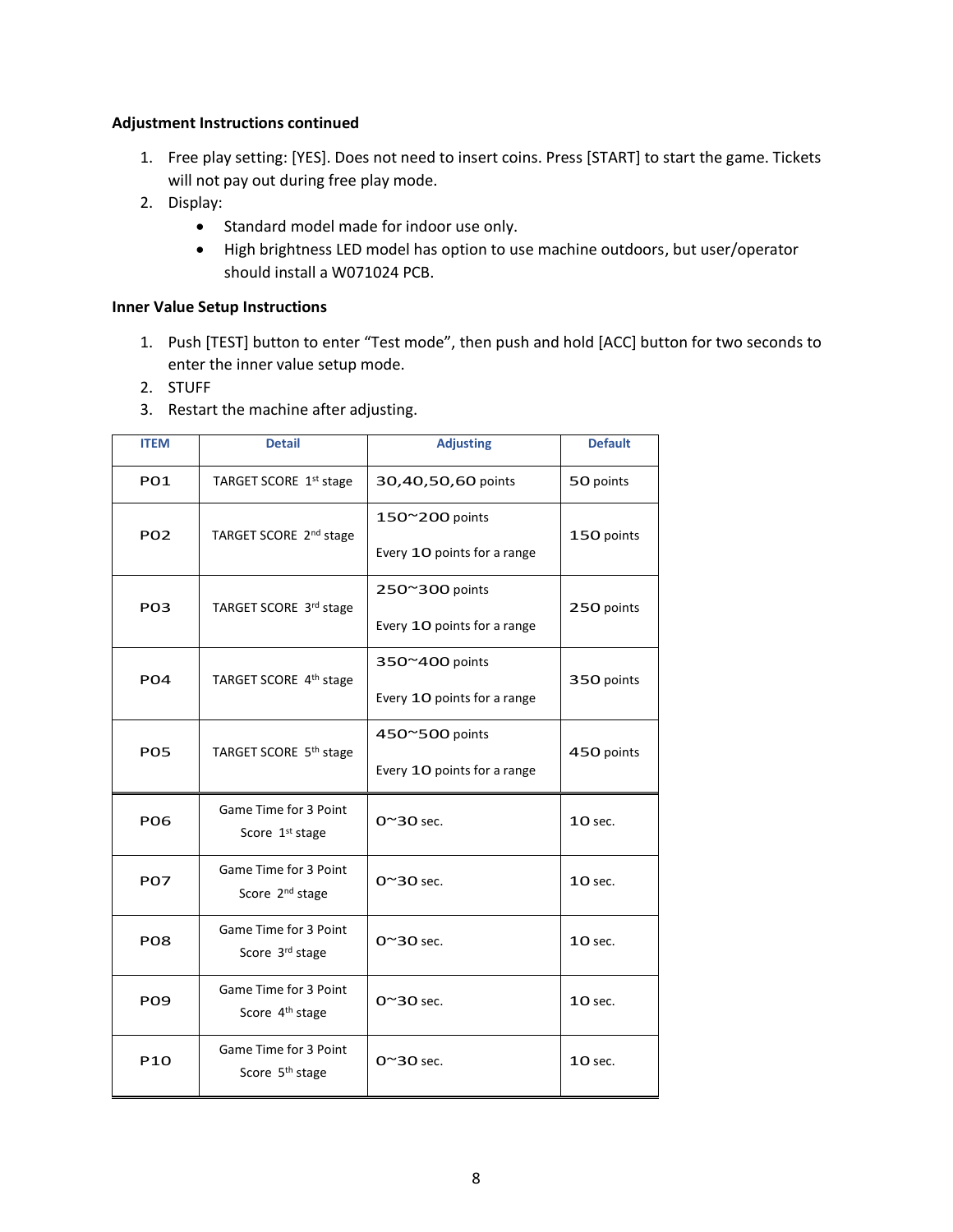| <b>ITEM</b>     | <b>Detail</b>                      | <b>Adjusting</b>         | <b>Default</b> |
|-----------------|------------------------------------|--------------------------|----------------|
| P11             | GAME TIME of 1 <sup>st</sup> stage |                          | 30 sec.        |
| P <sub>12</sub> | GAME TIME of 2 <sup>nd</sup> stage | $30^{\circ}95$ sec.,     | 30 sec.        |
| P <sub>13</sub> | GAME TIME of 3rd stage             | Every 5 sec. for a range | 30 sec.        |
| P <sub>14</sub> | GAME TIME of 4 <sup>th</sup> stage |                          | 30 sec.        |
| P <sub>15</sub> | GAME TIME of 5 <sup>th</sup> stage |                          | 30 sec.        |

To reset press and hold [TEST] and [ACC] buttons while powering on. A sound will be heard stating that reset is complete. All book keeping is reset. Top scores will be reset to 150. A1-A6 accounting records won't become zero. A1-A6 will have to be reset one by one to zero manually.

#### **(Note: After resetting or changing settings, all secondary machines have to restart to get updated changed settings from master machine if games have been linked.)**

#### **Book Keeping**

To enter book keeping press [ACC] button with in standby. Press and hold [ACC] button to switch the book keeping items. Press [TEST] button at any time to exit menu.

- Single item reset to zero: Press and hold [START] button for 2 seconds to reset item.
- All items reset to zero: Within book keeping section press and hold [START] and [LINKING] buttons for 2 seconds. A sound will be heard stating that reset is complete. All book keeping will be reset to zero and the Top score will be reset to the default 150.

| <b>ITEM</b>      |                                                                |
|------------------|----------------------------------------------------------------|
| (Credit Display) | <b>CONTAIN (5 digits, extend to TIME pool)</b>                 |
| A <sub>1</sub>   | <b>COIN1 TOTAL COINS INSERTED</b>                              |
| A <sub>2</sub>   | COIN2 TOTAL COINS INSERTED                                     |
| A <sub>3</sub>   | Number of times service button being pressed (free game times) |
| A4               | Number of Ticket Payout                                        |
| A <sub>5</sub>   | <b>RESERVED</b>                                                |
| A <sub>6</sub>   | <b>TOTAL GAME PLAYS</b>                                        |
| A7               | <b>TOP SCORE</b>                                               |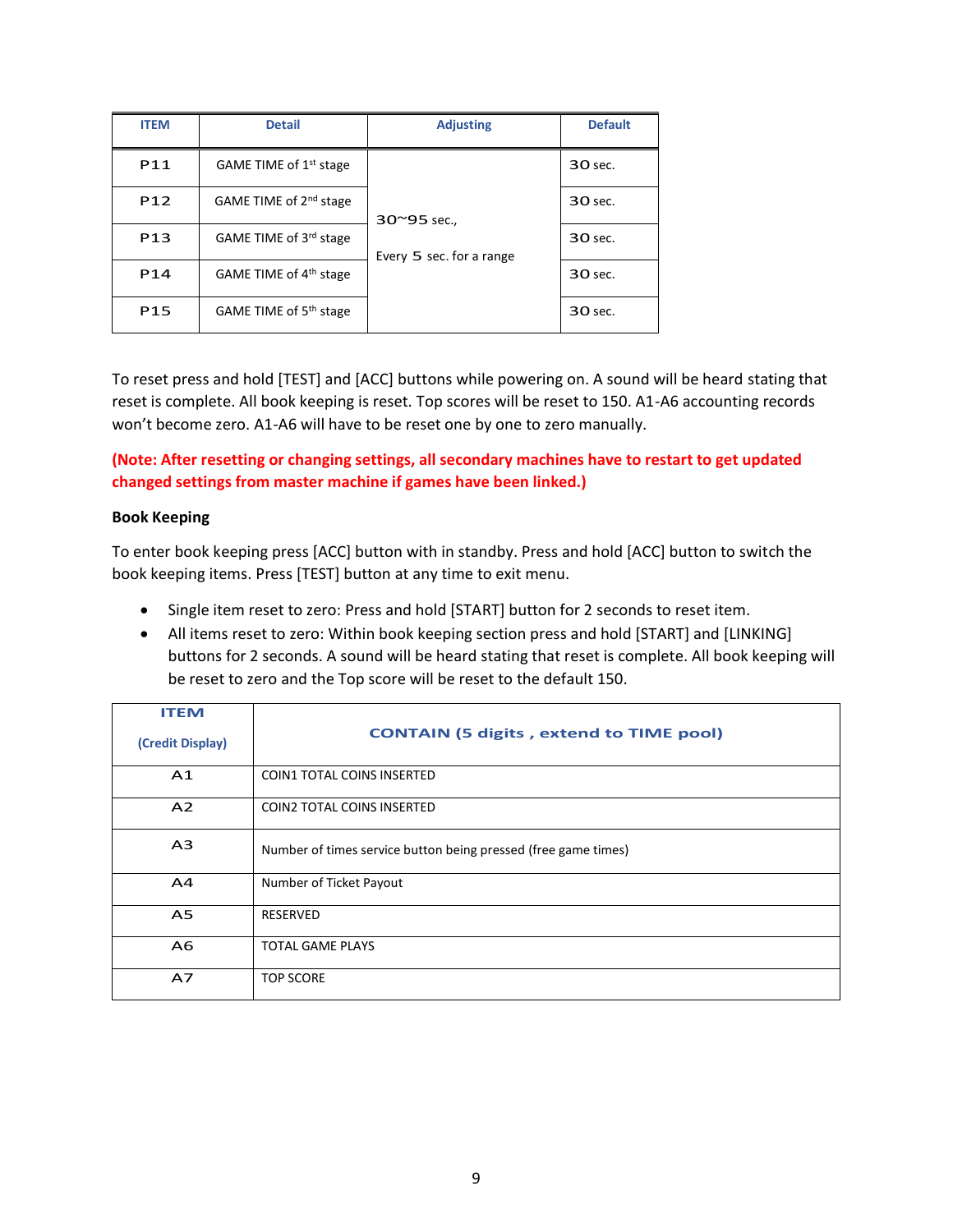# **Testing Game**

Press [TEST] button with in standby to enter test mode. Press {TEST] within test mode to switch between items. To quit test mode, power machine off and on.

| <b>ITEM</b>           |                          | <b>CONTAIN</b>                                                                                                                                                                                                                                                                                                                                                                                                                                                                                                                                                                                                                                                                                                                                                                                                                                                  |
|-----------------------|--------------------------|-----------------------------------------------------------------------------------------------------------------------------------------------------------------------------------------------------------------------------------------------------------------------------------------------------------------------------------------------------------------------------------------------------------------------------------------------------------------------------------------------------------------------------------------------------------------------------------------------------------------------------------------------------------------------------------------------------------------------------------------------------------------------------------------------------------------------------------------------------------------|
| <b>Credit Display</b> | <b>Top Score Display</b> |                                                                                                                                                                                                                                                                                                                                                                                                                                                                                                                                                                                                                                                                                                                                                                                                                                                                 |
| O                     |                          | <b>DISPLAY TEST</b>                                                                                                                                                                                                                                                                                                                                                                                                                                                                                                                                                                                                                                                                                                                                                                                                                                             |
| $1 -$                 | dS1                      | DIP SW1 test, TIME display shows the SW on/off status                                                                                                                                                                                                                                                                                                                                                                                                                                                                                                                                                                                                                                                                                                                                                                                                           |
| $2 -$                 | ds <sub>2</sub>          | DIP SW2 test, TIME display shows the SW on/off status                                                                                                                                                                                                                                                                                                                                                                                                                                                                                                                                                                                                                                                                                                                                                                                                           |
| $3-$                  | dS3                      | DIP SW3 test, TIME display shows the SW on/off status                                                                                                                                                                                                                                                                                                                                                                                                                                                                                                                                                                                                                                                                                                                                                                                                           |
| 4-                    | dS4                      | DIP SW4 test, TIME display shows the SW on/off status                                                                                                                                                                                                                                                                                                                                                                                                                                                                                                                                                                                                                                                                                                                                                                                                           |
| 5-                    | In                       | input interface test, TIME display shows the input end's code, SCORE display<br>shows the input end's status                                                                                                                                                                                                                                                                                                                                                                                                                                                                                                                                                                                                                                                                                                                                                    |
| $6-$                  | out                      | output interface test: Enter the Test mode before<br>touch any button that SCORE display shows [-00<br>$\mathbf{I}$<br>Press [ACC] to test the capsule dispenser. Hold down button to turn<br>a.<br>and relieve to stop. The status is shown on the center $\left[$ -10) =turn $\left[$<br>-00] =stop. (This is selective purchase and not reserve on all machines).<br>Press [LINKED PLAY] button to test the balls gate. Press one time to<br>b.<br>close and one time to open. The open/close status is shown on the left<br>$[100]$ =Open<br>$[000]$ =Close $[ -00 ]$ =Stop. The decimal point<br>shows the gate's status. If it is on means the gate is at the open position.<br>Press [SINGLE PLAY] button to test the hoop motor. Hold down to<br>c.<br>turn and release to stop. The status is shown on the right, $[ -01 ] =$ turn<br>$[ -00 ]$ =stop. |
| $7 -$                 | Sou                      | Sound test, TIME display shows the sound code. Press [START] button to<br>send the next sound. Press [LINK] button to repeat.                                                                                                                                                                                                                                                                                                                                                                                                                                                                                                                                                                                                                                                                                                                                   |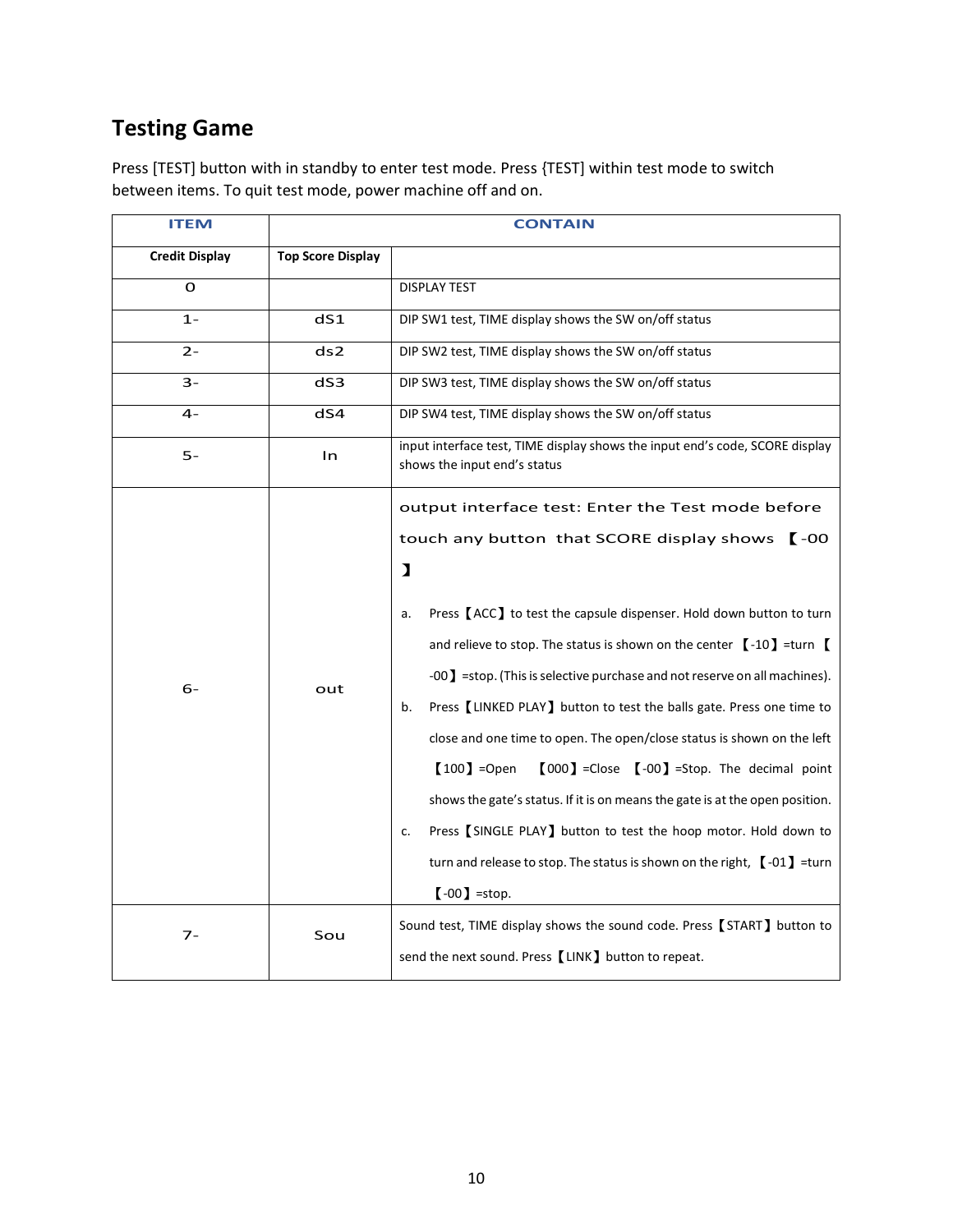# **Error Codes and Solutions**

| <b>Code</b>        |                          |                                                  |                                                                                                                                                                                                                                 |  |  |  |  |
|--------------------|--------------------------|--------------------------------------------------|---------------------------------------------------------------------------------------------------------------------------------------------------------------------------------------------------------------------------------|--|--|--|--|
| Dot-<br>matrix     | <b>CREDIT</b><br>display | <b>Error Description</b>                         | <b>Solution</b>                                                                                                                                                                                                                 |  |  |  |  |
| Error 1            | E <sub>1</sub>           | <b>COIN1</b> break<br>down                       | Check the Coin Accepter is setting on<br>1.<br>N.C. and Please switch back to N.O.<br>2.                                                                                                                                        |  |  |  |  |
| Error <sub>2</sub> | E <sub>2</sub>           | COIN2 break<br>down                              | Coin Accepter Broken and Need Repair<br>3.<br>PCB Faulty and Need Repair.                                                                                                                                                       |  |  |  |  |
| Error 3            | E <sub>3</sub>           | <b>TICKETS</b><br><b>DISPENSER</b><br>break down | It will show out number of ticket which is<br>$\mathbf{1}$ .<br>not dispensed yet.<br>Press [TEST] or [SERVICE] or [ACC<br>2.<br>any of the mentioned buttons to remove<br>the error code, and will keep paying out<br>tickets. |  |  |  |  |
| Error 4            | F4                       | Wrong PCB Edition                                | Please change PCB to W070206 Edition                                                                                                                                                                                            |  |  |  |  |
| Error <sub>6</sub> | E <sub>6</sub>           | EP ROM out of service                            | PCB is out of Service, please change PCB.                                                                                                                                                                                       |  |  |  |  |
| Error 7            | E7                       | <b>FRAM</b> out of service                       | PCB is out of Service, please change PCB.                                                                                                                                                                                       |  |  |  |  |

|                                        | <b>Faulty Description</b>                                                                                                                                                               | <b>Solution</b>                                                                                                                                                                                                                                                                                      |
|----------------------------------------|-----------------------------------------------------------------------------------------------------------------------------------------------------------------------------------------|------------------------------------------------------------------------------------------------------------------------------------------------------------------------------------------------------------------------------------------------------------------------------------------------------|
| Hoop                                   | Hoop Stop Moving                                                                                                                                                                        | Check 2A fuse next to PIN J20 might be fuse break)<br>1.<br>Check Main PCB J20 PIN might be loose<br>2.<br>Check Hoop Motor Cable connector might be loose or connect fault<br>3.<br>PCB Faulty and Need Repair<br>4.<br>Hoop Motor Broken and Please Repair Motor<br>5.                             |
| Problems<br>Hoop Orientate<br>Problems | 1.<br>Check Main PCB PIN J3A might be loose<br>Check Hoop Proximity Switch Cable Connector might be loose or<br>2.<br>connect fault<br>3.<br>Check Hoop Proximity Switch might be fault |                                                                                                                                                                                                                                                                                                      |
| <b>Hoop Sensor</b><br>Problems         |                                                                                                                                                                                         | Check Main PCB PIN J12 might be loose<br>1.<br>Check Hoop Sensor Cable Connector might be loose or connect<br>2.<br>fault<br>3.<br>Check Hoop Sensor to see if fault                                                                                                                                 |
| Gate<br>Gate Stop Moving               |                                                                                                                                                                                         | Check F1 2A Fuse PCB, which next to PIN J15 might be fuse break<br>1.<br>Check Main PCB PIN J15 might be loose or connect fault<br>2.<br>Check Gate Motor Cable Connector might be loose or connect fault<br>3.<br>Gate Motor Broken and Need Repair Motor<br>4.<br>5.<br>PCB Faulty and Need Repair |
| Problems                               | Gate Keep Turn and<br>not stop                                                                                                                                                          | Check PCB PIN J18 might be loose<br>1.<br>Check Gate Proximity Switch Cable Connector might be loose or<br>2.<br>connect fault<br>3.<br>Check Gate Proximity Switch might be fault                                                                                                                   |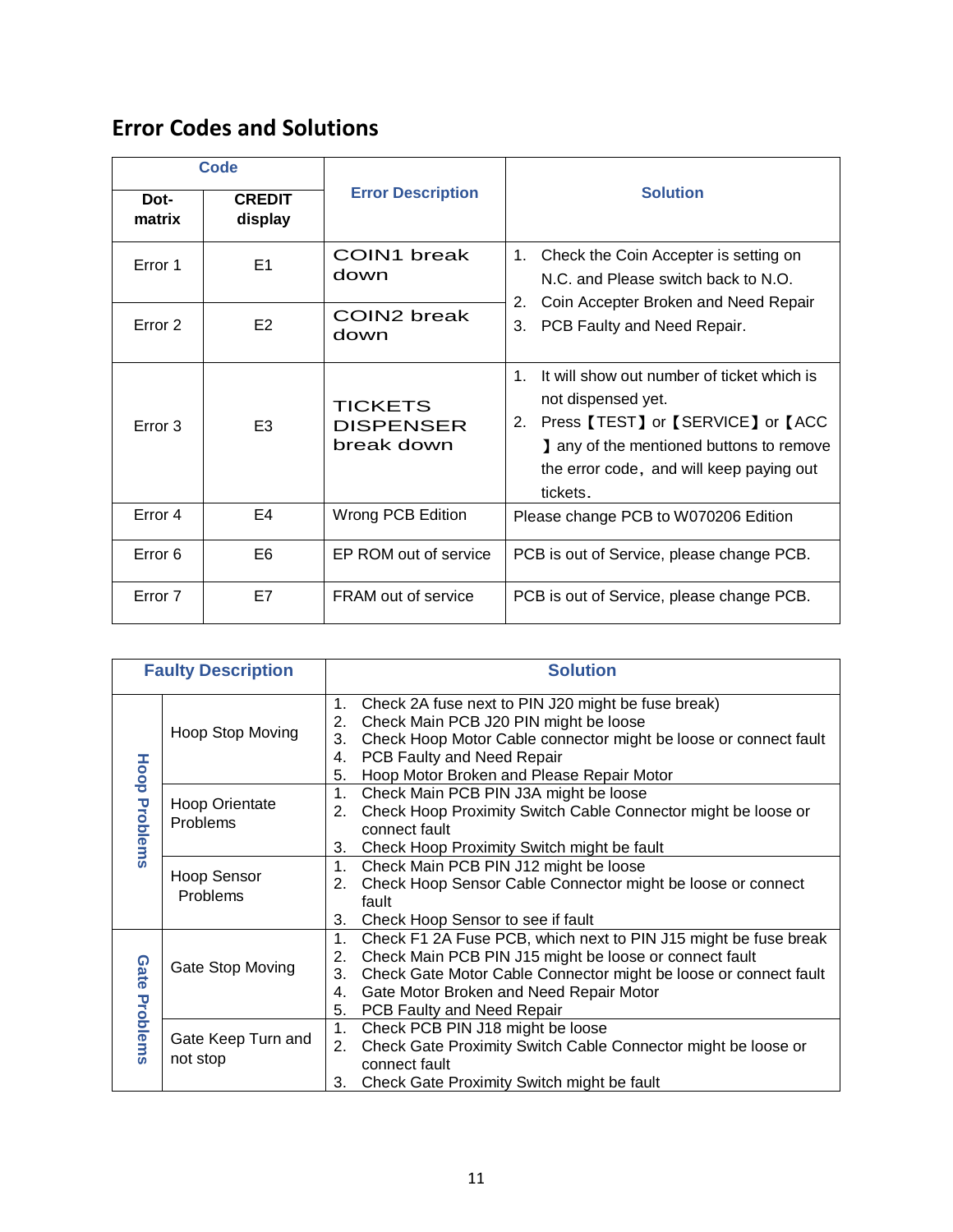|                                        | <b>Faulty Description</b>                                                           | <b>Solution</b>                                                                                                                                                                                                                                                                                                                                                                                |
|----------------------------------------|-------------------------------------------------------------------------------------|------------------------------------------------------------------------------------------------------------------------------------------------------------------------------------------------------------------------------------------------------------------------------------------------------------------------------------------------------------------------------------------------|
| Link Problems                          | After Switch machine<br>On, Time Display<br>only show up<br>Number<br>(Do not Link) | Check Main PCB DIP SW1 Pin 6~8, if secondary machine number<br>1 <sup>1</sup><br>setting repeat<br>Check Main PCB PIN J5 or J6 Connector might be loose or connect<br>2.<br>fault<br>Check the #6 PIN COM Port might be broken or connect fault,<br>3.<br>Please Repair<br>Check the Main PCB ERROM and Secondary EPROM model must<br>4.<br>be same<br><b>PCB Faulty and Need Repair</b><br>5. |
|                                        | SW Adjust no effect                                                                 | Check Main PCB DIP SW1PIN 5is on "ON", Link Play. If the answer<br>1.<br>is YES, check the Main DIP SW setting is from Master to secondary<br>Please check Master Setting.<br>2. Please Check by following up the above way (Do not link Test)                                                                                                                                                 |
|                                        | Sometimes can or<br>cannot link                                                     | Please Check by following up the above way (Do not link Test)<br>1.<br>Check Link button Connector might be loose or connect fault<br>2.<br>3.<br>PCB Faulty and Need Repair                                                                                                                                                                                                                   |
| Sound Problems                         |                                                                                     | 1.<br>Check Volume VR 1K<br>2.<br>Check Speaker Cable Connector might be loose or Connect fault<br>3.<br>Speaker Fault and Need Repair.<br>4. PCB Faulty and Need Repair                                                                                                                                                                                                                       |
|                                        | <b>Display Error</b>                                                                | 1.<br>Check Display Cable might break or fault<br>2.<br>Display faulty and Need Repair<br>3.<br>PCB Faulty and Need Repair.                                                                                                                                                                                                                                                                    |
| LED Round Flash Light Error            |                                                                                     | 1.<br>Check on PIN J8 & J9, might loose<br>2.<br>Cable Fault and Need Repair.<br>3. LED Round Flash Light PCB Fault and Need Repair.<br>PCB Faulty and Need Repair.<br>4.<br>Please check on 12V 3A transformer when both LED Round Flash<br>5.<br>Light do not work                                                                                                                           |
| Problems with switch on the<br>machine |                                                                                     | Check on the LED light on Power Supply<br>1.<br>Power Supply Fault and Need Repair<br>2.<br>3.<br>PCB Faulty and Need Repair.                                                                                                                                                                                                                                                                  |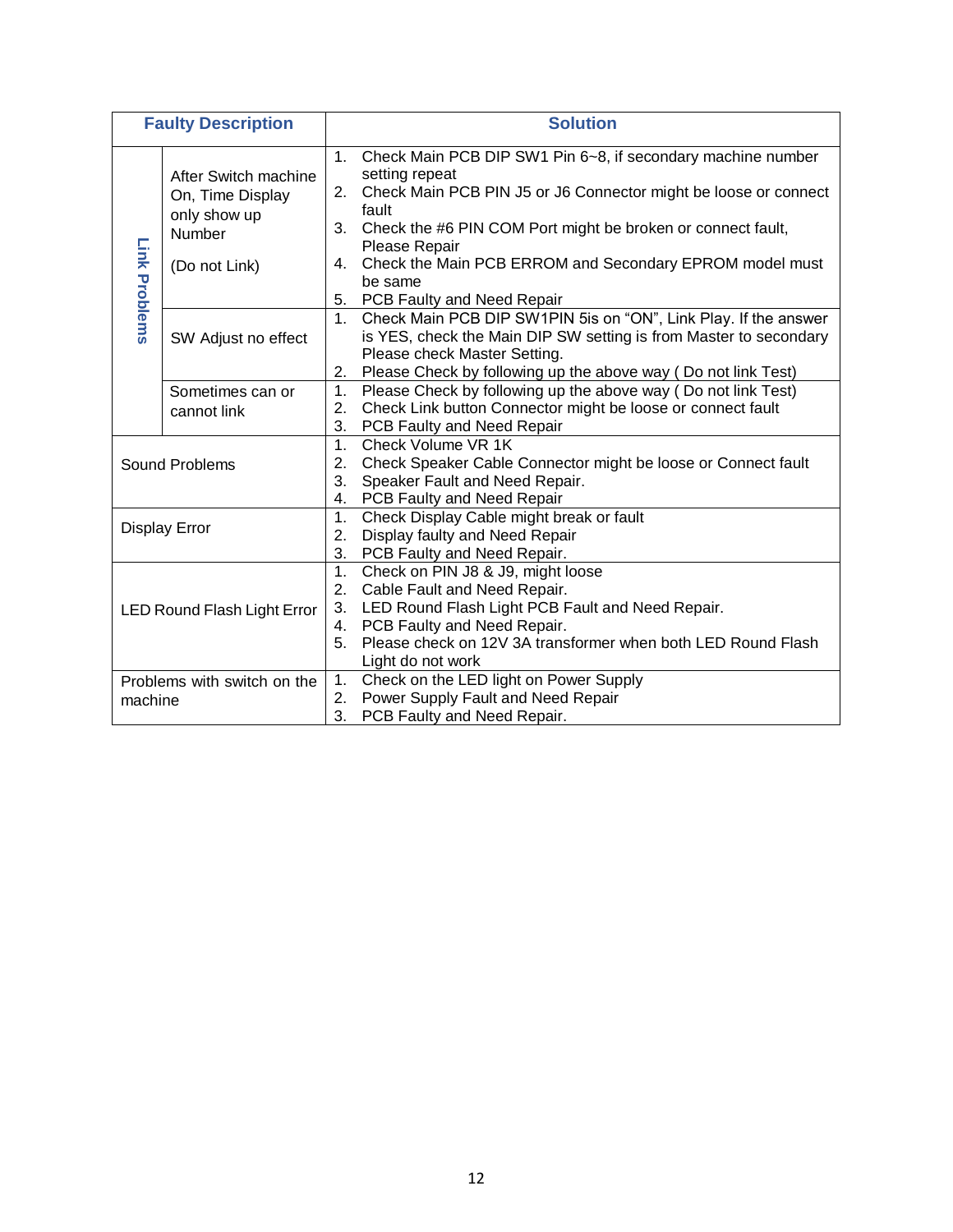# **Wiring Diagrams**



Main Board Diagram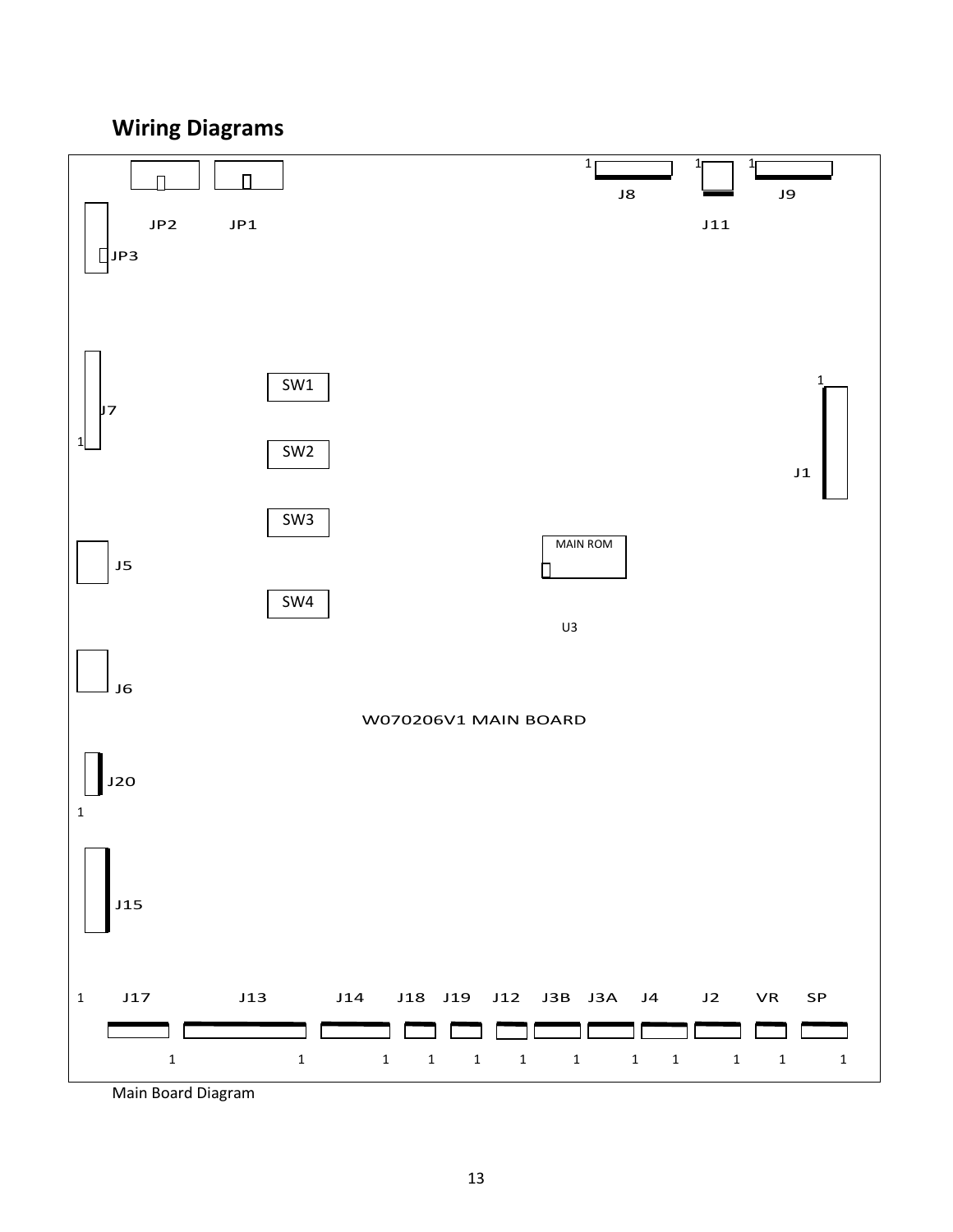| J <sub>1</sub> | color        | <b>PIN</b> | <b>NOTE</b> | J11            | color              | PI                |
|----------------|--------------|------------|-------------|----------------|--------------------|-------------------|
| 1              | <b>Black</b> | <b>GND</b> |             | 1              | <b>Black</b>       | <b>AC12</b>       |
| $\mathbf{2}$   | <b>Black</b> | GND        |             | $\mathbf{2}$   | <b>Black</b>       | <b>AC12</b>       |
| 3              | <b>Black</b> | <b>GND</b> |             |                |                    |                   |
| 4              | <b>Black</b> | <b>GND</b> |             | J9             | color              | <b>PIN</b>        |
| 5              | Red          | +5V input  | Power       | 1              | Yellow/Black       | AC <sub>2</sub>   |
| 6              | Red          | +5V input  | supply PIN  | $\overline{2}$ | Green/Red          | LED <sub>21</sub> |
| $\overline{7}$ | Red          | +5V input  |             | 3              | <b>Blue/Orange</b> | LED <sub>22</sub> |
| 8              | Yellow       | +12V input |             | 4              | Purple/Yellow      | LED <sub>23</sub> |
| $\mathbf{9}$   | Yellow       | +12V input |             | 5              | Grey/Red           | LED <sub>24</sub> |
| 10             | Yellow       | +12V input |             | 6              | <b>White/Black</b> | LED <sub>25</sub> |
|                |              |            |             | ⇁              | <b>DUITO</b>       | $\sim$            |

| J1 | color        | <b>PIN</b> | <b>NOTE</b> | J11 | color        | <b>PIN</b>              | <b>NOTE</b> |
|----|--------------|------------|-------------|-----|--------------|-------------------------|-------------|
|    | <b>Black</b> | <b>GND</b> |             |     | <b>Black</b> | AC12V input   AC12V 3A  |             |
|    | Black        | <b>GND</b> |             | ◠   | <b>Black</b> | AC12V input Transformer |             |
|    |              | ----       |             |     |              |                         |             |

| Black          | <b>GND</b> |            | J9                        | color              | <b>PIN</b>        | <b>NOTE</b>               |
|----------------|------------|------------|---------------------------|--------------------|-------------------|---------------------------|
| Red            | +5V input  | Power      | 1                         | Yellow/Black       | AC <sub>2</sub>   |                           |
| Red            | +5V input  | supply PIN | $\mathbf{2}^{\mathsf{I}}$ | Green/Red          | LED <sub>21</sub> |                           |
| Red            | +5V input  |            | 3                         | <b>Blue/Orange</b> | LED <sub>22</sub> | Connect one by one        |
| <i>r</i> ellow | +12V input |            | $\overline{4}$            | Purple/Yellow      | LED <sub>23</sub> | to W040420<br>LED display |
| <i>r</i> ellow | +12V input |            | 5                         | Grey/Red           | LED <sub>24</sub> |                           |
| <i>r</i> ellow | +12V input |            | 6                         | White/Black        | LED <sub>25</sub> |                           |
|                |            |            | $\overline{ }$            | Pink/Green         | AC <sub>2</sub>   |                           |

**(Note: The transformer AC12V's initial power supply is ±10%. For example, AC110V, The power supply's range is between AC100V-AV120V. If the power is too high, W040420 LED display's LED's life will be shortened.)**